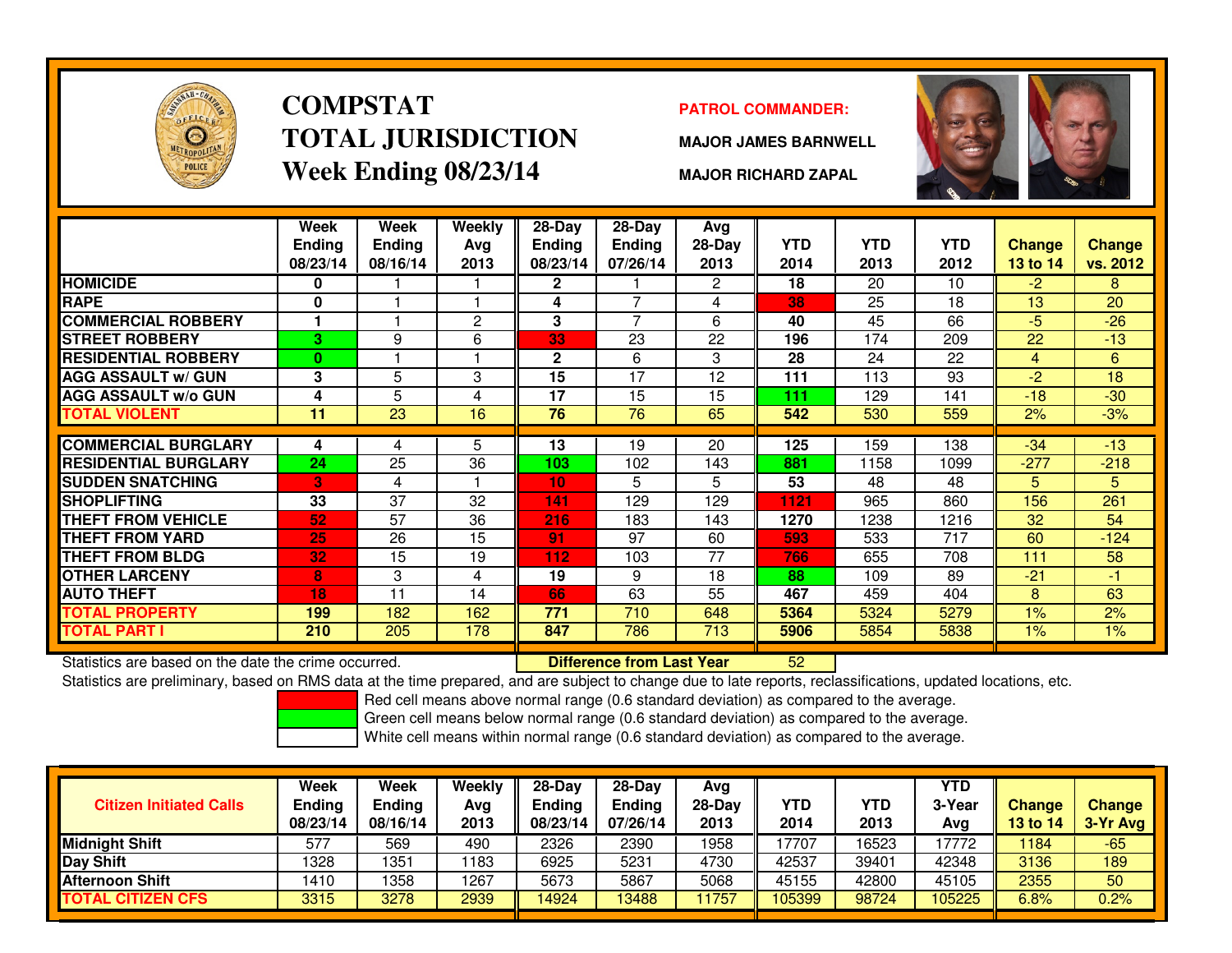

## **COMPSTATWEST CHATHAM PRECINCTWeek Ending 08/23/14**

**PRECINCT COMMANDER:**



**CAPT. CHARLES HALL**

|                             | Week<br><b>Ending</b><br>08/23/14 | Week<br><b>Ending</b><br>08/16/14 | Weekly<br>Avg<br>2013 | $28-Day$<br><b>Ending</b><br>08/23/14 | $28$ -Day<br><b>Ending</b><br>07/26/14 | Avg<br>$28-Day$<br>2013 | <b>YTD</b><br>2014 | <b>YTD</b><br>2013 | <b>YTD</b><br>2012 | <b>Change</b><br>13 to 14 | <b>Change</b><br>vs. 2012 |
|-----------------------------|-----------------------------------|-----------------------------------|-----------------------|---------------------------------------|----------------------------------------|-------------------------|--------------------|--------------------|--------------------|---------------------------|---------------------------|
| <b>HOMICIDE</b>             | 0                                 |                                   | 0                     |                                       | 0                                      | $\Omega$                |                    | 2                  | 0                  | -1                        |                           |
| <b>RAPE</b>                 | 0                                 | 0                                 | 0                     | $\mathbf{2}$                          | $\mathbf{2}$                           |                         | 10                 | 6                  | 5                  | 4                         | 5                         |
| <b>COMMERCIAL ROBBERY</b>   | 0                                 | $\mathbf{0}$                      | 0                     | 0                                     | 0                                      |                         | 5                  | 4                  | 15                 |                           | $-10$                     |
| <b>STREET ROBBERY</b>       | 0                                 | $\mathbf{0}$                      | 0                     | 4                                     | 5                                      | 2                       | 19                 | 18                 | 29                 |                           | $-10$                     |
| <b>RESIDENTIAL ROBBERY</b>  | 0                                 | 0                                 | 0                     | 0                                     |                                        |                         | 8                  | 5                  |                    | 3                         | 7                         |
| <b>AGG ASSAULT w/ GUN</b>   |                                   | $\mathbf{0}$                      | 0                     | $\mathbf{2}$                          | $\overline{2}$                         |                         | 10                 | 12                 | 10                 | $-2$                      | $\overline{0}$            |
| <b>AGG ASSAULT w/o GUN</b>  | 0                                 | $\Omega$                          |                       | 0                                     |                                        | 3                       | 12                 | 22                 | 21                 | $-10$                     | $-9$                      |
| <b>TOTAL VIOLENT</b>        |                                   |                                   | $\overline{2}$        | 9                                     | 11                                     | 8                       | 65                 | 69                 | 81                 | $-6%$                     | $-20%$                    |
|                             |                                   |                                   |                       |                                       |                                        |                         |                    |                    |                    |                           |                           |
| <b>COMMERCIAL BURGLARY</b>  |                                   | 2                                 |                       | 3                                     | 6                                      | $\overline{2}$          | 27                 | 20                 | 17                 |                           | 10                        |
| <b>RESIDENTIAL BURGLARY</b> | 3                                 | 4                                 | 6                     | 15                                    | 29                                     | 25                      | 163                | 191                | 175                | $-28$                     | $-12$                     |
| <b>SUDDEN SNATCHING</b>     | 0                                 | $\Omega$                          | 0                     | 0                                     | 2                                      | $\Omega$                | 4                  | $\Omega$           | 7                  | 4                         | $-3$                      |
| <b>SHOPLIFTING</b>          | 4                                 | 4                                 | 3                     | 16                                    | 28                                     | 12                      | 170                | 96                 | 80                 | 74                        | 90                        |
| <b>THEFT FROM VEHICLE</b>   | 11                                | $\overline{c}$                    | 5                     | 27                                    | 18                                     | 21                      | 197                | 171                | 158                | 26                        | 39                        |
| <b>THEFT FROM YARD</b>      | 0                                 | 4                                 | 2                     | 9                                     | 15                                     | 8                       | 90                 | 68                 | 113                | 22                        | $-23$                     |
| <b>THEFT FROM BLDG</b>      | 3                                 |                                   | 3                     | 11                                    | 14                                     | 11                      | 127                | 91                 | 114                | 36                        | 13                        |
| <b>OTHER LARCENY</b>        | $\overline{2}$                    | 0                                 |                       | 3                                     |                                        | $\overline{c}$          | 18                 | 9                  | 16                 | 9                         | $\overline{2}$            |
| <b>AUTO THEFT</b>           | $\mathbf{2}$                      | 3                                 | $\overline{c}$        | 12                                    | 14                                     | 9                       | 87                 | 63                 | 55                 | 24                        | 32                        |
| <b>TOTAL PROPERTY</b>       | 26                                | 20                                | 23                    | 96                                    | 127                                    | 91                      | 883                | 709                | 735                | 25%                       | 20%                       |
| <b>TOTAL PART I</b>         | 27                                | 21                                | 25                    | 105                                   | 138                                    | 99                      | 948                | 778                | 816                | 22%                       | 16%                       |

Statistics are based on the date the crime occurred. **Difference from Last Year** 

<sup>170</sup>

Statistics are preliminary, based on RMS data at the time prepared, and are subject to change due to late reports, reclassifications, updated locations, etc.

Red cell means above normal range (0.6 standard deviation) as compared to the average.

Green cell means below normal range (0.6 standard deviation) as compared to the average.

| <b>Citizen Initiated Calls</b> | Week<br>Ending<br>08/23/14 | Week<br><b>Ending</b><br>08/16/14 | Weekly<br>Avg<br>2013 | $28-Day$<br><b>Ending</b><br>08/23/14 | $28-Dav$<br><b>Ending</b><br>07/26/14 | Avg<br>28-Day<br>2013 | YTD<br>2014 | YTD<br>2013 | <b>YTD</b><br>3-Year<br>Avg | <b>Change</b><br>13 to 14 | <b>Change</b><br>3-Yr Avg |
|--------------------------------|----------------------------|-----------------------------------|-----------------------|---------------------------------------|---------------------------------------|-----------------------|-------------|-------------|-----------------------------|---------------------------|---------------------------|
| <b>Midnight Shift</b>          | 117                        |                                   | 97                    | 472                                   | 440                                   | 389                   | 3514        | 3246        | 3534                        | 268                       | $-20$                     |
| Day Shift                      | 229                        | 282                               | 242                   | 2661                                  | 1088                                  | 967                   | 8667        | 8114        | 8579                        | 553                       | 88                        |
| <b>Afternoon Shift</b>         | 274                        | 292                               | 259                   | 1165                                  | 147                                   | 1036                  | 9465        | 8743        | 9251                        | 722                       | 214                       |
| <b>TOTAL CITIZEN CFS</b>       | 620                        | 620                               | 598                   | 4298                                  | 2675                                  | 2392                  | 21646       | 20103       | 21364                       | 7.7%                      | .3%                       |

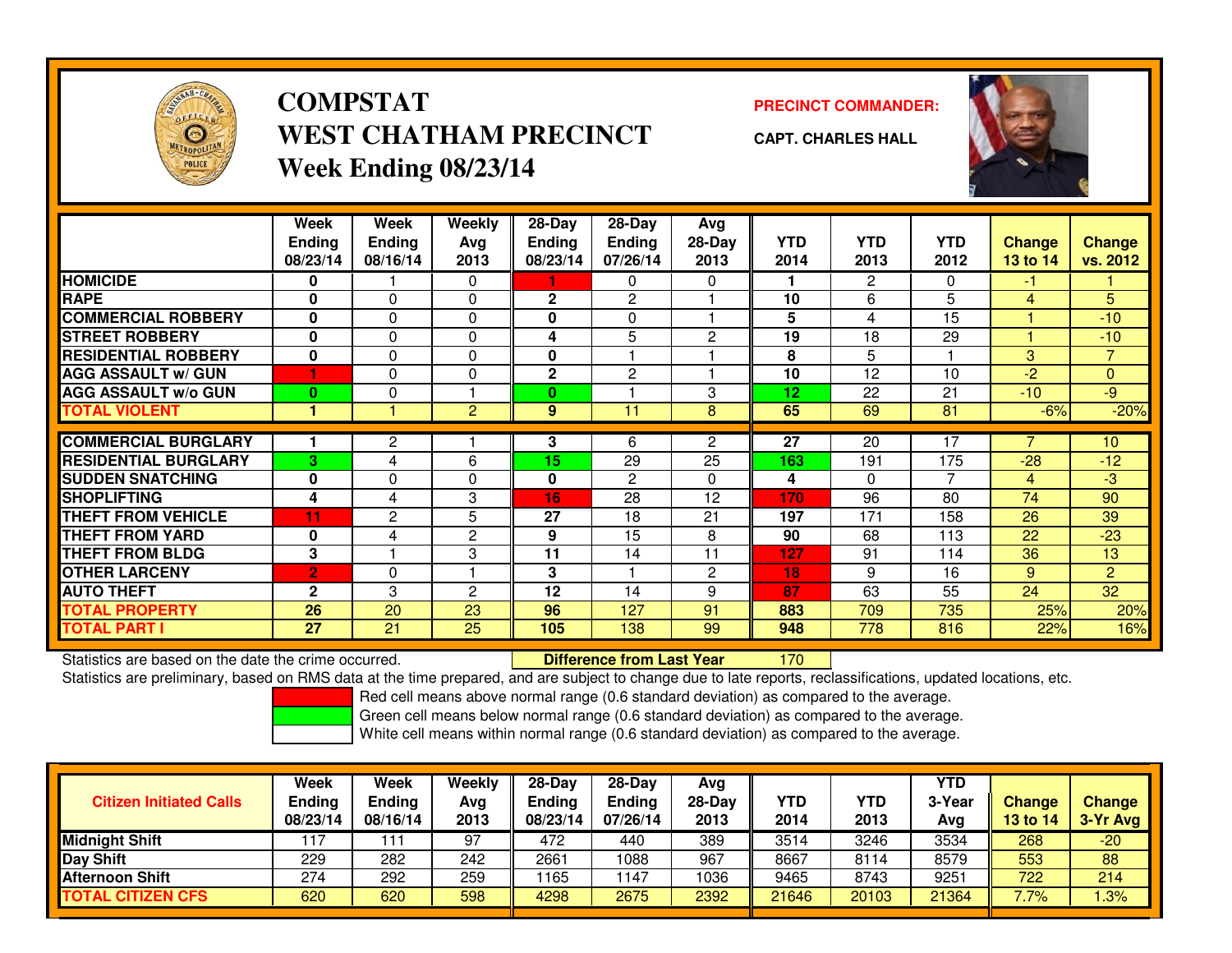

## **COMPSTATDOWNTOWN PRECINCTWeek Ending 08/23/14**

**PRECINCT COMMANDER:**

**CAPT. BEN HERRON**



|                             | Week<br><b>Ending</b><br>08/23/14 | Week<br><b>Ending</b><br>08/16/14 | <b>Weekly</b><br>Avg<br>2013 | $28-Day$<br><b>Ending</b><br>08/23/14 | $28$ -Day<br><b>Ending</b><br>07/26/14 | Avg<br>28-Day<br>2013 | <b>YTD</b><br>2014 | <b>YTD</b><br>2013 | <b>YTD</b><br>2012 | <b>Change</b><br>13 to 14 | <b>Change</b><br>vs. 2012 |
|-----------------------------|-----------------------------------|-----------------------------------|------------------------------|---------------------------------------|----------------------------------------|-----------------------|--------------------|--------------------|--------------------|---------------------------|---------------------------|
| <b>HOMICIDE</b>             | 0                                 | 0                                 | $\Omega$                     | 0                                     | 0                                      |                       | $\mathbf{2}$       |                    | $\overline{2}$     | $-5$                      | $\mathbf{0}$              |
| <b>RAPE</b>                 | 0                                 | 0                                 | $\Omega$                     | 0                                     | $\overline{2}$                         |                       | 6                  | 6                  | 5                  | $\mathbf{0}$              |                           |
| <b>COMMERCIAL ROBBERY</b>   | $\bf{0}$                          | 0                                 | 0                            | 0                                     | 0                                      |                       | 4                  | 9                  | 6                  | $-5$                      | $-2$                      |
| <b>STREET ROBBERY</b>       |                                   | 2                                 | $\overline{2}$               | 10                                    | 6                                      | 8                     | 49                 | 66                 | 64                 | $-17$                     | $-15$                     |
| <b>RESIDENTIAL ROBBERY</b>  | $\bf{0}$                          | 0                                 | 0                            | 0                                     | $\Omega$                               |                       | 4                  | 5.                 | 5                  | $-4$                      | $-4$                      |
| <b>AGG ASSAULT w/ GUN</b>   | 1                                 |                                   |                              | 3                                     | 4                                      | 3                     | 22                 | 29                 | 16                 | $-7$                      | 6                         |
| <b>AGG ASSAULT w/o GUN</b>  | $\bf{0}$                          | 5                                 |                              | 6                                     | 2                                      | 4                     | 29                 | 28                 | 43                 |                           | $-14$                     |
| <b>TOTAL VIOLENT</b>        | $\overline{2}$                    | 8                                 | 4                            | 19                                    | 14                                     | 18                    | 113                | 150                | 141                | $-25%$                    | $-20%$                    |
| <b>COMMERCIAL BURGLARY</b>  |                                   |                                   |                              |                                       |                                        |                       | 23                 | 18                 | 21                 |                           | $\overline{2}$            |
|                             |                                   | 0                                 |                              | $\mathbf{2}$                          | 2                                      | 3                     |                    |                    |                    | 5                         |                           |
| <b>RESIDENTIAL BURGLARY</b> | 4                                 | 3                                 | 3                            | 10                                    | 6                                      | 13                    | 71                 | 115                | 103                | $-44$                     | $-32$                     |
| <b>SUDDEN SNATCHING</b>     | $\overline{2}$                    | 2                                 |                              | 4                                     |                                        | $\mathbf{2}^{\prime}$ | 19                 | 26                 | 23                 | $-7$                      | $-4$                      |
| <b>SHOPLIFTING</b>          | 4                                 | 4                                 | 4                            | 19                                    | 14                                     | 17                    | 151                | 129                | 89                 | 22                        | 62                        |
| <b>THEFT FROM VEHICLE</b>   | 12                                | 16                                | 7                            | 53                                    | 66                                     | 29                    | 347                | 255                | 243                | 92                        | 104                       |
| <b>THEFT FROM YARD</b>      | 5                                 | 3                                 | 4                            | 20                                    | 32                                     | 18                    | 159                | 172                | 154                | $-13$                     | 5.                        |
| <b>THEFT FROM BLDG</b>      | 3                                 | $\overline{\phantom{a}}$          | 4                            | 26                                    | 26                                     | 15                    | 178                | 118                | 157                | 60                        | 21                        |
| <b>OTHER LARCENY</b>        | $\bf{0}$                          |                                   |                              | 3                                     | 3                                      | 4                     | 14                 | 30                 | 18                 | $-16$                     | $-4$                      |
| <b>AUTO THEFT</b>           | 5                                 | 4                                 | $\overline{c}$               | 17                                    | 13                                     | 9                     | 86                 | 80                 | 63                 | 6                         | 23                        |
| <b>TOTAL PROPERTY</b>       | 36                                | 40                                | 27                           | 154                                   | 163                                    | 110                   | 1048               | 943                | 871                | 11%                       | 20%                       |
| <b>TOTAL PART I</b>         | 38                                | 48                                | 32                           | 173                                   | 177                                    | 128                   | 1161               | 1093               | 1012               | 6%                        | 15%                       |

Statistics are based on the date the crime occurred. **Difference from Last Year** 

Statistics are based on the date the crime occurred. **Difference from Last Year hte Statistics** are based on the date time occurred.<br>Statistics are preliminary, based on RMS data at the time prepared, and are subject to ch

Red cell means above normal range (0.6 standard deviation) as compared to the average.

Green cell means below normal range (0.6 standard deviation) as compared to the average.

| <b>Citizen Initiated Calls</b> | Week<br><b>Ending</b><br>08/23/14 | Week<br><b>Ending</b><br>08/16/14 | Weekly<br>Avg<br>2013 | $28-Day$<br>Ending<br>08/23/14 | 28-Day<br><b>Ending</b><br>07/26/14 | Avg<br>$28-Dav$<br>2013 | <b>YTD</b><br>2014 | YTD<br>2013 | YTD<br>3-Year<br>Ava | <b>Change</b><br>13 to 14 | Change<br>3-Yr Avg |
|--------------------------------|-----------------------------------|-----------------------------------|-----------------------|--------------------------------|-------------------------------------|-------------------------|--------------------|-------------|----------------------|---------------------------|--------------------|
| Midnight Shift                 | 114                               | 125                               | 107                   | 464                            | 488                                 | 428                     | 3874               | 3673        | 3933                 | 201                       | $-59$              |
| Day Shift                      | 232                               | 250                               | 208                   | 956                            | 919                                 | 832                     | 7389               | 6996        | 7365                 | 393                       | 24                 |
| <b>Afternoon Shift</b>         | 232                               | 262                               | 226                   | 1008                           | 147                                 | 905                     | 8220               | 7745        | 8018                 | 475                       | 202                |
| <b>TOTAL CITIZEN CFS</b>       | 578                               | 637                               | 541                   | 2428                           | 2554                                | 2165                    | 19483              | 18414       | 19316                | 5.8%                      | 0.9%               |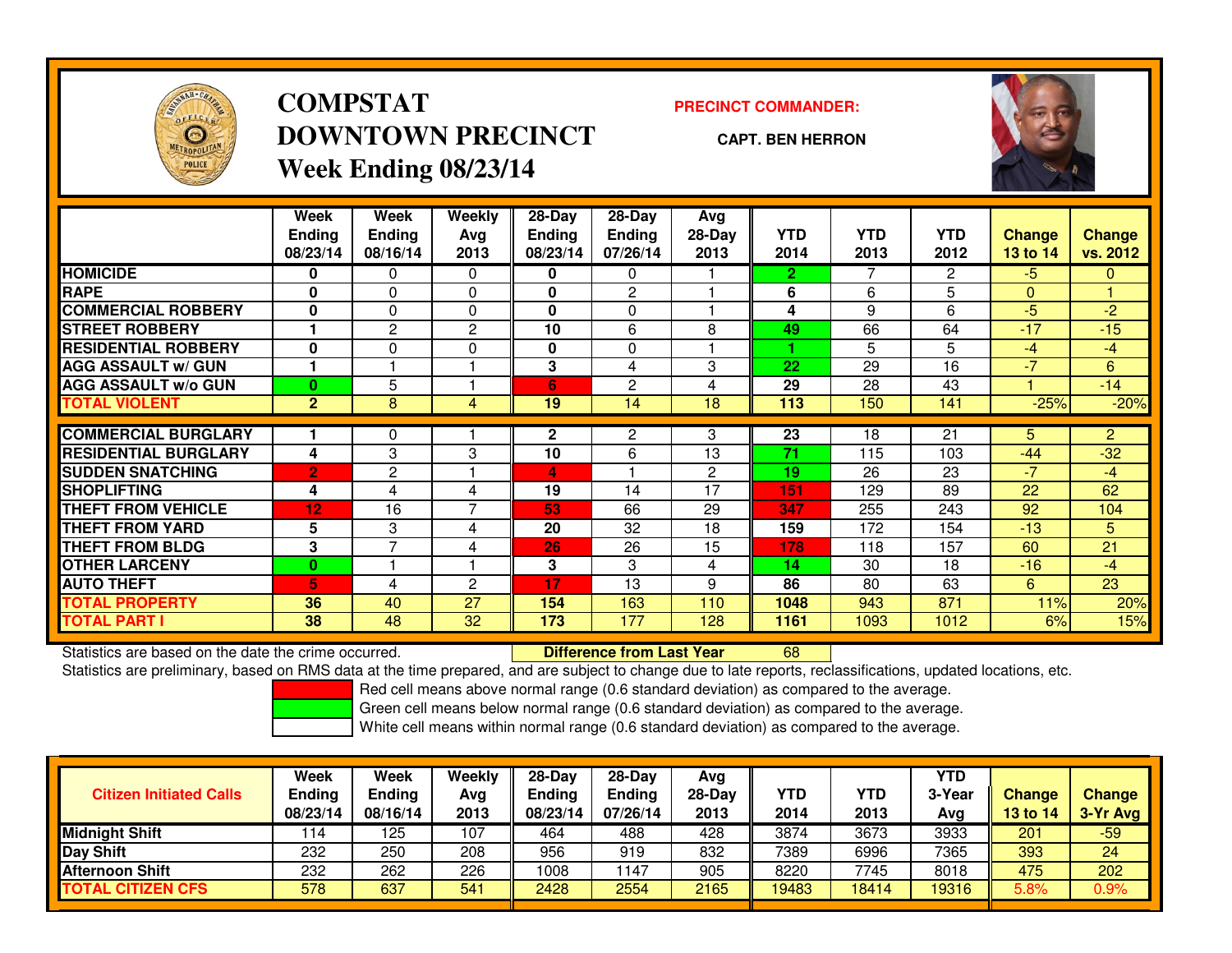

## **COMPSTATCENTRAL PRECINCT CAPT. DEVONN ADAMSWeek Ending 08/23/14**

**PRECINCT COMMANDER:**



|                             | Week<br><b>Ending</b><br>08/23/14 | Week<br>Ending<br>08/16/14 | <b>Weekly</b><br>Avg<br>2013 | 28-Day<br><b>Ending</b><br>08/23/14 | $28$ -Day<br><b>Ending</b><br>07/26/14 | Avg<br>28-Day<br>2013 | <b>YTD</b><br>2014       | <b>YTD</b><br>2013 | <b>YTD</b><br>2012 | <b>Change</b><br>13 to 14 | <b>Change</b><br>vs. 2012 |
|-----------------------------|-----------------------------------|----------------------------|------------------------------|-------------------------------------|----------------------------------------|-----------------------|--------------------------|--------------------|--------------------|---------------------------|---------------------------|
| <b>HOMICIDE</b>             | 0                                 | 0                          | $\Omega$                     |                                     |                                        |                       | 11                       | 6.                 | 5                  | 5                         | 6                         |
| <b>RAPE</b>                 | 0                                 | 0                          | $\Omega$                     | 0                                   | 0                                      | $\Omega$              | $\overline{\phantom{a}}$ | 5                  |                    | $\overline{2}$            | 6                         |
| <b>COMMERCIAL ROBBERY</b>   | $\mathbf{0}$                      | 0                          | $\Omega$                     |                                     | $\overline{2}$                         |                       | 11                       | 10                 | 9                  |                           | $\overline{2}$            |
| <b>STREET ROBBERY</b>       | $\bf{0}$                          | 3                          |                              | 4                                   | 8                                      | 5                     | 66                       | 42                 | 51                 | 24                        | 15                        |
| <b>RESIDENTIAL ROBBERY</b>  | 0                                 | 0                          | $\Omega$                     | 0                                   | 2                                      |                       | 4                        | 4                  | 3                  | $\mathbf{0}$              |                           |
| <b>AGG ASSAULT w/ GUN</b>   | $\mathbf{0}$                      | 3                          |                              | 6                                   | 8                                      | 4                     | 47                       | 36                 | 37                 | 11                        | 10                        |
| <b>AGG ASSAULT w/o GUN</b>  | $\overline{2}$                    | 0                          |                              | 5                                   | $\overline{7}$                         | 4                     | 32                       | 40                 | 34                 | $-8$                      | $-2$                      |
| <b>TOTAL VIOLENT</b>        | $\overline{2}$                    | 6                          | 4                            | 17                                  | 28                                     | 17                    | 178                      | 143                | 140                | 24%                       | 27%                       |
| <b>COMMERCIAL BURGLARY</b>  |                                   | 0                          | 2                            | $\overline{2}$                      | 3                                      |                       | 25                       | 53                 | 29                 | $-28$                     | -4                        |
| <b>RESIDENTIAL BURGLARY</b> | 8                                 |                            |                              | 33                                  |                                        | 37                    |                          |                    |                    | $-22$                     | $-52$                     |
|                             |                                   | 6                          | 9                            |                                     | 23                                     |                       | 268                      | 290                | 320                |                           |                           |
| <b>ISUDDEN SNATCHING</b>    |                                   |                            | $\Omega$                     | 4                                   | 2                                      |                       | 11                       | 8                  | 8                  | 3                         | 3                         |
| <b>SHOPLIFTING</b>          | $\mathbf{2}$                      | 3                          | $\overline{c}$               | 7                                   | 9                                      | 8                     | 67                       | 65                 | 22                 | 2                         | 45                        |
| <b>THEFT FROM VEHICLE</b>   | 15                                | 11                         | 9                            | 52                                  | 29                                     | 36                    | 295                      | 300                | 293                | $-5$                      | $\overline{2}$            |
| <b>THEFT FROM YARD</b>      | 8                                 | 10                         | 4                            | 26                                  | 22                                     | 16                    | 156                      | 133                | 194                | 23                        | $-38$                     |
| <b>THEFT FROM BLDG</b>      | 7                                 |                            | 4                            | 26                                  | 24                                     | 17                    | 158                      | 137                | 121                | 21                        | 37                        |
| <b>OTHER LARCENY</b>        | $\overline{2}$                    | 0                          |                              | 3                                   | 3                                      | 4                     | 11                       | 16                 | 11                 | $-5$                      | $\Omega$                  |
| <b>AUTO THEFT</b>           | 5                                 | 3                          | 4                            | 19                                  | 16                                     | 17                    | 152                      | 138                | 100                | 14                        | 52                        |
| <b>TOTAL PROPERTY</b>       | 49                                | 35                         | 35                           | 172                                 | 131                                    | 142                   | 1143                     | 1140               | 1098               | 0%                        | 4%                        |
| <b>TOTAL PART I</b>         | 51                                | 41                         | 40                           | 189                                 | 159                                    | 159                   | 1321                     | 1283               | 1238               | 3%                        | 7%                        |

Statistics are based on the date the crime occurred. **Difference from Last Year** 

Statistics are based on the date the crime occurred. **Difference from Last Year Net archicle Statistics** are based on the date trime occurred.<br>Statistics are preliminary, based on RMS data at the time prepared, and are sub

Red cell means above normal range (0.6 standard deviation) as compared to the average.

Green cell means below normal range (0.6 standard deviation) as compared to the average.

| <b>Citizen Initiated Calls</b> | Week<br><b>Ending</b><br>08/23/14 | Week<br><b>Ending</b><br>08/16/14 | Weekly<br>Avg<br>2013 | $28-Day$<br><b>Ending</b><br>08/23/14 | $28$ -Dav<br><b>Ending</b><br>07/26/14 | Avg<br>28-Day<br>2013 | YTD<br>2014 | YTD<br>2013 | <b>YTD</b><br>3-Year<br>Avg | <b>Change</b><br>13 to 14 | <b>Change</b><br>3-Yr Avg |
|--------------------------------|-----------------------------------|-----------------------------------|-----------------------|---------------------------------------|----------------------------------------|-----------------------|-------------|-------------|-----------------------------|---------------------------|---------------------------|
| <b>Midnight Shift</b>          | 138                               | 134                               | 105                   | 542                                   | 508                                    | 419                   | 3879        | 3578        | 3870                        | 301                       |                           |
| Day Shift                      | 309                               | 263                               | 249                   | 1101                                  | 126                                    | 996                   | 9009        | 8219        | 8528                        | 790                       | 481                       |
| <b>Afternoon Shift</b>         | 293                               | 265                               | 263                   | 1183                                  | 166                                    | 1050                  | 9192        | 8929        | 9495                        | 263                       | $-303$                    |
| <b>TOTAL CITIZEN CFS</b>       | 740                               | 662                               | 616                   | 2826                                  | 2800                                   | 2465                  | 22080       | 20726       | 21892                       | 6.5%                      | 0.9%                      |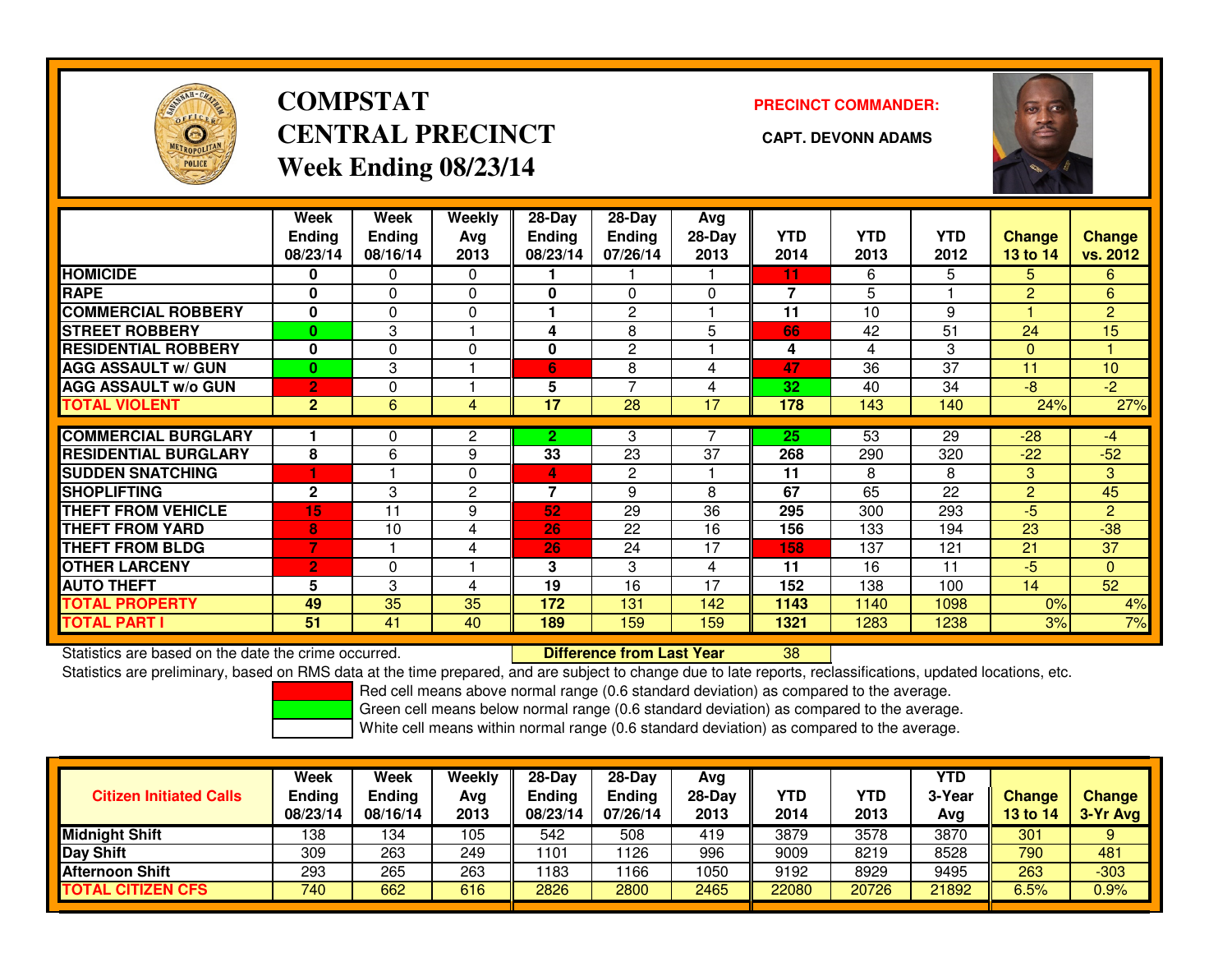

## **COMPSTAT PRECINCT COMMANDER: SOUTHSIDE PRECINCT CAPT. TERRY SHOOPWeek Ending 08/23/14**



|                             | Week<br><b>Ending</b><br>08/23/14 | Week<br><b>Ending</b><br>08/16/14 | Weekly<br>Ava<br>2013 | 28-Day<br><b>Ending</b><br>08/23/14 | $28-Day$<br><b>Ending</b><br>07/26/14 | Avg<br>28-Day<br>2013 | <b>YTD</b><br>2014 | <b>YTD</b><br>2013 | <b>YTD</b><br>2012 | <b>Change</b><br><b>13 to 14</b> | <b>Change</b><br>vs. 2012 |
|-----------------------------|-----------------------------------|-----------------------------------|-----------------------|-------------------------------------|---------------------------------------|-----------------------|--------------------|--------------------|--------------------|----------------------------------|---------------------------|
| <b>HOMICIDE</b>             | 0                                 | 0                                 | $\Omega$              | 0                                   | $\Omega$                              | $\Omega$              |                    | 3                  | 0                  | $-2$                             |                           |
| <b>RAPE</b>                 | 0                                 |                                   | 0                     |                                     | $\mathbf{2}$                          |                       | 5                  | 3                  | 4                  | $\overline{2}$                   |                           |
| <b>COMMERCIAL ROBBERY</b>   | $\bf{0}$                          |                                   | $\Omega$              | н                                   | 4                                     | $\mathbf{2}$          | 14                 | 12                 | 27                 | $\overline{2}$                   | $-13$                     |
| <b>STREET ROBBERY</b>       |                                   | 4                                 |                       | 10                                  | 3                                     | 3                     | 37                 | 20                 | 35                 | 17                               | $\overline{2}$            |
| <b>RESIDENTIAL ROBBERY</b>  | $\bf{0}$                          |                                   | $\Omega$              | $\overline{2}$                      | 2                                     |                       | 10                 | 4                  | 8                  | 6                                | $\overline{2}$            |
| <b>AGG ASSAULT w/ GUN</b>   |                                   | $\Omega$                          | 0                     |                                     | 0                                     |                       | 6                  | 9                  | 9                  | -3                               | -3                        |
| <b>AGG ASSAULT w/o GUN</b>  |                                   | 0                                 | 0                     | 3                                   | 0                                     | 2                     | 11                 | 22                 | 19                 | $-11$                            | $-8$                      |
| <b>TOTAL VIOLENT</b>        | 3                                 | $\overline{7}$                    | $\overline{2}$        | 18                                  | 11                                    | 10                    | 84                 | 73                 | 102                | 15%                              | $-18%$                    |
| <b>COMMERCIAL BURGLARY</b>  | 0                                 | 0                                 |                       | 3                                   | 2                                     | 4                     | 25                 | 38                 | 50                 | $-13$                            | $-25$                     |
| <b>RESIDENTIAL BURGLARY</b> | $\overline{7}$                    | 8                                 | 8                     | 21                                  | 11                                    | 31                    | 148                | 255                | 243                | $-107$                           | $-95$                     |
| <b>SUDDEN SNATCHING</b>     | $\bf{0}$                          |                                   | $\Omega$              | $\overline{2}$                      | 0                                     |                       | 9                  | 7                  | 7                  | $\overline{2}$                   | $\overline{2}$            |
| <b>SHOPLIFTING</b>          | 11                                | 13                                | 15                    | 50                                  | 41                                    | 58                    | 431                | 456                | 457                | $-25$                            | $-26$                     |
| <b>THEFT FROM VEHICLE</b>   | 12                                | 17                                | $\overline{7}$        | 55                                  | 34                                    | 28                    | 235                | 251                | 274                | $-16$                            | $-39$                     |
| <b>THEFT FROM YARD</b>      | 3                                 | 3                                 | $\overline{c}$        | 15                                  | $\overline{7}$                        | 8                     | 81                 | 71                 | 123                | 10                               | $-42$                     |
| <b>THEFT FROM BLDG</b>      | 12                                | 3                                 | 5                     | 30                                  | 18                                    | 19                    | 145                | 174                | 172                | $-29$                            | $-27$                     |
| <b>OTHER LARCENY</b>        | 4                                 | 2                                 |                       | 9                                   | 2                                     | 4                     | 24                 | 31                 | 18                 | $-7$                             | 6                         |
| <b>AUTO THEFT</b>           | $\overline{2}$                    |                                   | $\overline{c}$        | 8                                   | 6                                     | 9                     | 61                 | 85                 | 109                | $-24$                            | $-48$                     |
| <b>TOTAL PROPERTY</b>       | 51                                | 48                                | 41                    | 193                                 | 121                                   | 163                   | 1159               | 1368               | 1453               | $-15%$                           | $-20%$                    |
| <b>TOTAL PART I</b>         | 54                                | 55                                | 43                    | 211                                 | 132                                   | 173                   | 1243               | 1441               | 1555               | $-14%$                           | $-20%$                    |

Statistics are based on the date the crime occurred. **Difference from Last Year** 

-198

Statistics are preliminary, based on RMS data at the time prepared, and are subject to change due to late reports, reclassifications, updated locations, etc.

Red cell means above normal range (0.6 standard deviation) as compared to the average.

Green cell means below normal range (0.6 standard deviation) as compared to the average.

| <b>Citizen Initiated Calls</b> | Week<br><b>Ending</b><br>08/23/14 | Week<br><b>Ending</b><br>08/16/14 | Weekly<br>Avg<br>2013 | $28-Day$<br><b>Ending</b><br>08/23/14 | $28$ -Day<br><b>Ending</b><br>07/26/14 | Avg<br>28-Day<br>2013 | YTD<br>2014 | YTD<br>2013 | YTD<br>3-Year<br>Avg | <b>Change</b><br>13 to 14 | <b>Change</b><br>3-Yr Avg |
|--------------------------------|-----------------------------------|-----------------------------------|-----------------------|---------------------------------------|----------------------------------------|-----------------------|-------------|-------------|----------------------|---------------------------|---------------------------|
| <b>Midnight Shift</b>          | 104                               | 92                                | 86                    | 402                                   | 477                                    | 343                   | 3058        | 2854        | 3072                 | 204                       | -14                       |
| <b>Day Shift</b>               | 305                               | 267                               | 238                   | 127                                   | 1049                                   | 950                   | 8627        | 7852        | 8528                 | 775                       | 99                        |
| <b>Afternoon Shift</b>         | 298                               | 260                               | 244                   | 1146                                  | 123                                    | 976                   | 8594        | 8053        | 8550                 | 541                       | 44                        |
| <b>TOTAL CITIZEN CFS</b>       | 707                               | 619                               | 567                   | 2675                                  | 2649                                   | 2269                  | 20279       | 18759       | 20150                | 8.1%                      | 0.6%                      |